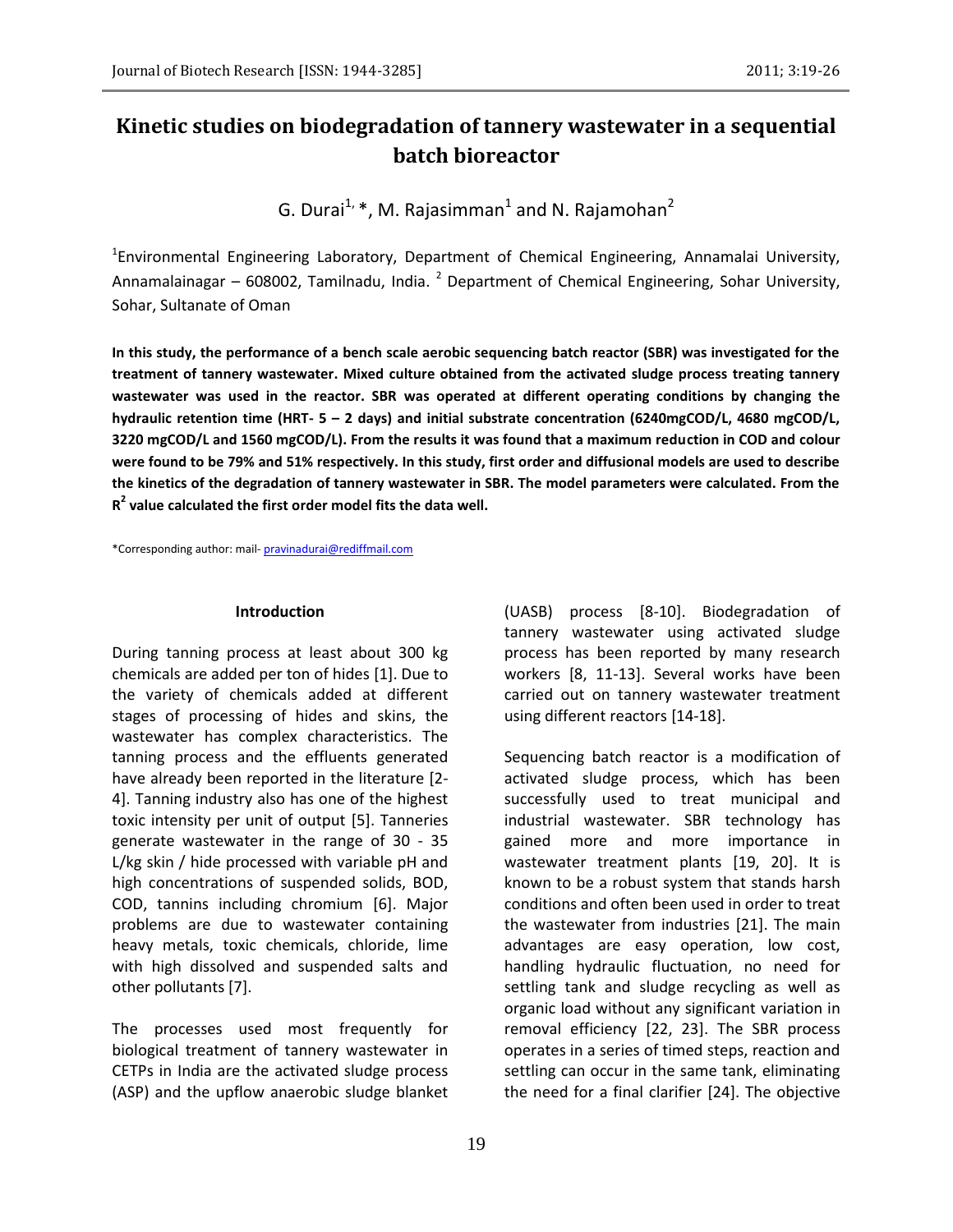of this study is to treat the tannery wastewater in a SBR by varying the hydraulic retention time and initial substrate concentration for the maximum COD and color removal.

## **Materials and methods**

## **Substrate**

The tannery effluent and the seed sludge were collected from the Ranipet Tannery Effluent Treatment Co. Ltd., V. C. Mottur, Walajah, South India and used as an influent for the bioreactor during the experimental period.

## **Experimental setup**

Two identical laboratory-scale plexiglass reactors, each with a total volume of 10 L, were used. Tubes were inserted into the reactors to ensure the filling and withdrawal of the effluent using peristaltic pumps. The reactors were supplied with oxygen by fine bubble air diffuser. The operating conditions in the reactors were maintained at the temperature of  $30^{\circ}$ C and pH of 7 [25]. The mixing inside the reactors was achieved with a mechanical stirrer at the speed of 150 rpm. A schematic diagram of the experimental setup is shown in Figure 1. Each cycle lasted for 24h: the filling in 1 hr, the reaction took place in 20 hr, the settling in 2 hr, the withdrawal in 0.75 hr and the idle in 0.25 hr as prescribed in Figure 2.

The reactors were operated for 50 days for various initial concentration of 6240 mg COD/L, 4680 mg COD/L, 3220 mg COD/L and 1560 mg COD/L at different OLR, initially 2 kg COD/m<sup>3</sup>day for 15 days followed by 2.5 kg  $\textsf{COD/m}^3$  from the day of 16-31, 3.3 kg COD/ $m<sup>3</sup>$  from the day of 32-40 and finally 5 kg  $\text{COD/m}^3$  until the end of the experiment. Consequently the hydraulic retention times in the reactors were maintained as 5, 4, 3, and 2 days. COD was analyzed by APHA's standard methods for the examination of water and wastewater. Color reduction was analyzed by the method suggested by Bajpai et al (1993) [26]. In this method, sample was centrifuged at 10,000 rev/min for 30 min and the pH was adjusted to 7.6. The absorbance was

measured at 465 nm and transformed into color units.

# **Results and discussion**

Tannery wastewater was characterized by the parameters like biochemical oxygen demand (BOD), chemical oxygen demand (COD), suspended solids (SS) and total dissolved solids (TDS), chromium and sulfides etc. Typical characteristics of tannery wastewater were reported in our earlier article [25].

## **COD and Color reduction**

In a SBR, COD removal efficiency and color reduction using the mixed culture obtained from the secondary sludge of tanneries were studied. The initial substrate concentration was varied to give approximately 6240 mgCOD/L, 4680 mg COD/L, 3220 mg COD/L and 1560 mg COD/L. The influent and effluent concentration of the reactor and percentage COD and color reduction for the initial COD 6240 mg/L was shown in Figure 3. At the initial stage the HRT of the reactor was maintained at 5 days with an organic loading rate of 2 kg  $\text{COD/m}^3$ d. At this stage, the percentage COD reduction is found to be low due to the fact that microbes need longer time for acclimatization. From the figure, it is observed that the maximum COD reduction of 66.5% and the color removal of 40% occur at the fifteenth day from the startup period.

The effect of organic loading rate (OLR) is investigated by varying HRT while maintaining the concentration of the influent constant. The HRT was varied from 5 days to 2 days. Organic loading rate is increased from 2 kg  $\text{COD/m}^3\text{d}$  to 5 kg COD/m<sup>3</sup>d by reducing the hydraulic retention time from 5 days to 4 days with an organic loading rate of 2.5 kg COD/m<sup>3</sup>d on sixteenth day and the reactor performance is monitored regularly by measuring effluent COD from the reactor. The influent COD concentration is maintained at an average concentration of 6240 mg COD/L from the beginning. The reactor reached steady state within sixteen days of operation and the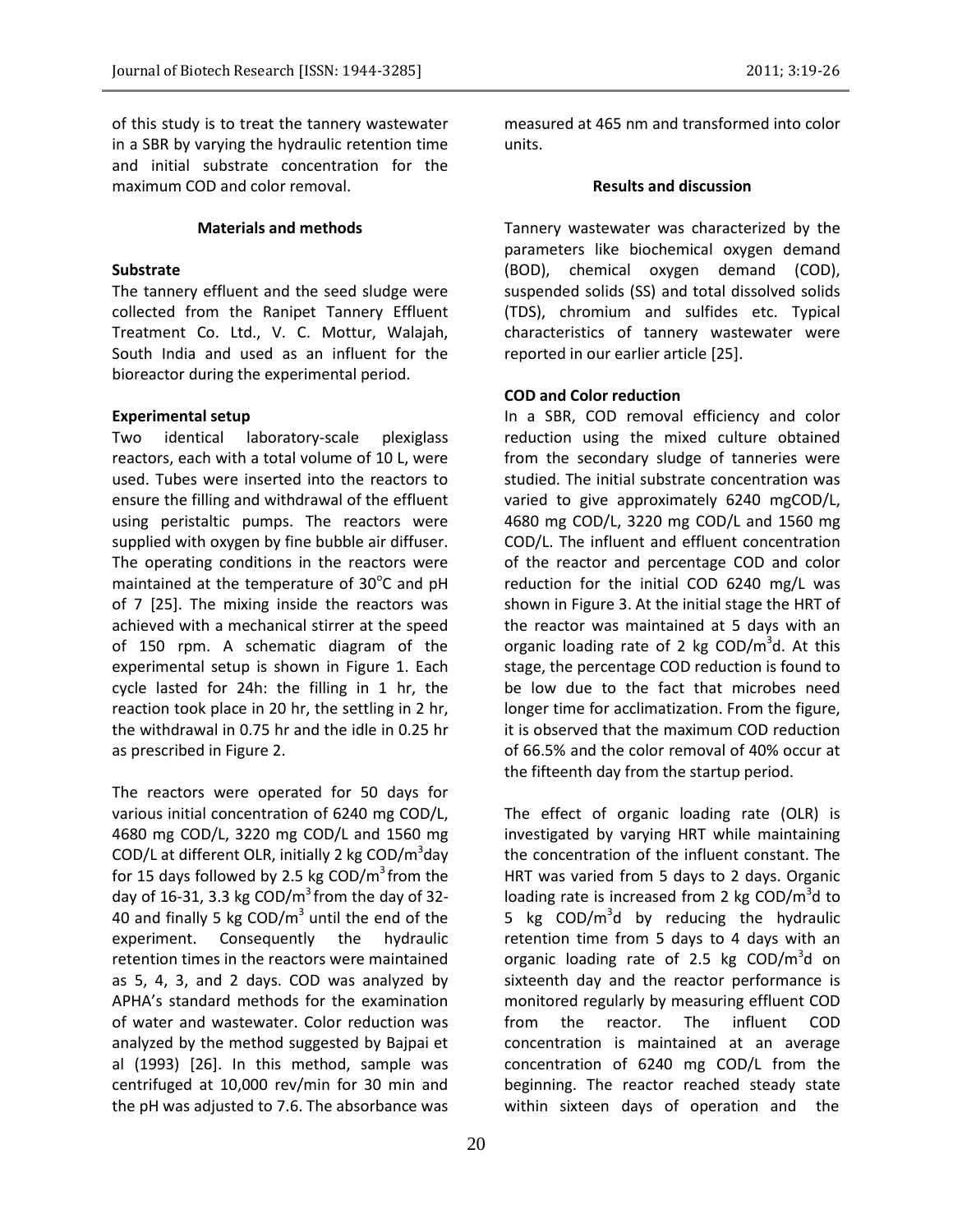

**Figure 1.** Schematic of sequential batch reactor



**Figure 2.** Operation of SBR in cycle

reduction in COD and color were found to be 64.8% and 35%.

After reaching the steady state, the organic loading rate is increased from 2.5 kg COD/ $m^3$ d to 3.3 kg  $\text{COD/m}^3$ d by reducing the hydraulic retention time to 3 days and the performance was noted. After nine days of operation the maximum percentage COD and color reduction is found to be 63% and 33%.

Then the organic loading rate is increased from 3.3 kg COD/ $m^3$ d to 5 kg COD/ $m^3$ d by decreasing

the HRT from 3 days to 2 days. From the figure it was observed that a maximum degradation of COD and color was found to be 50% and 25%. Although there is an instantaneous increase in the organic loading rate while decreasing the HRT, a low effluent COD level is recovered in a short period of time. With decrease in HRT the percentage COD reduction is also found to decrease. However a significant drop in percentage COD and color reduction occurs for the HRT between 3 and 2 days. It is also seen that there is no significant improvement in the degradation of organic matter and color above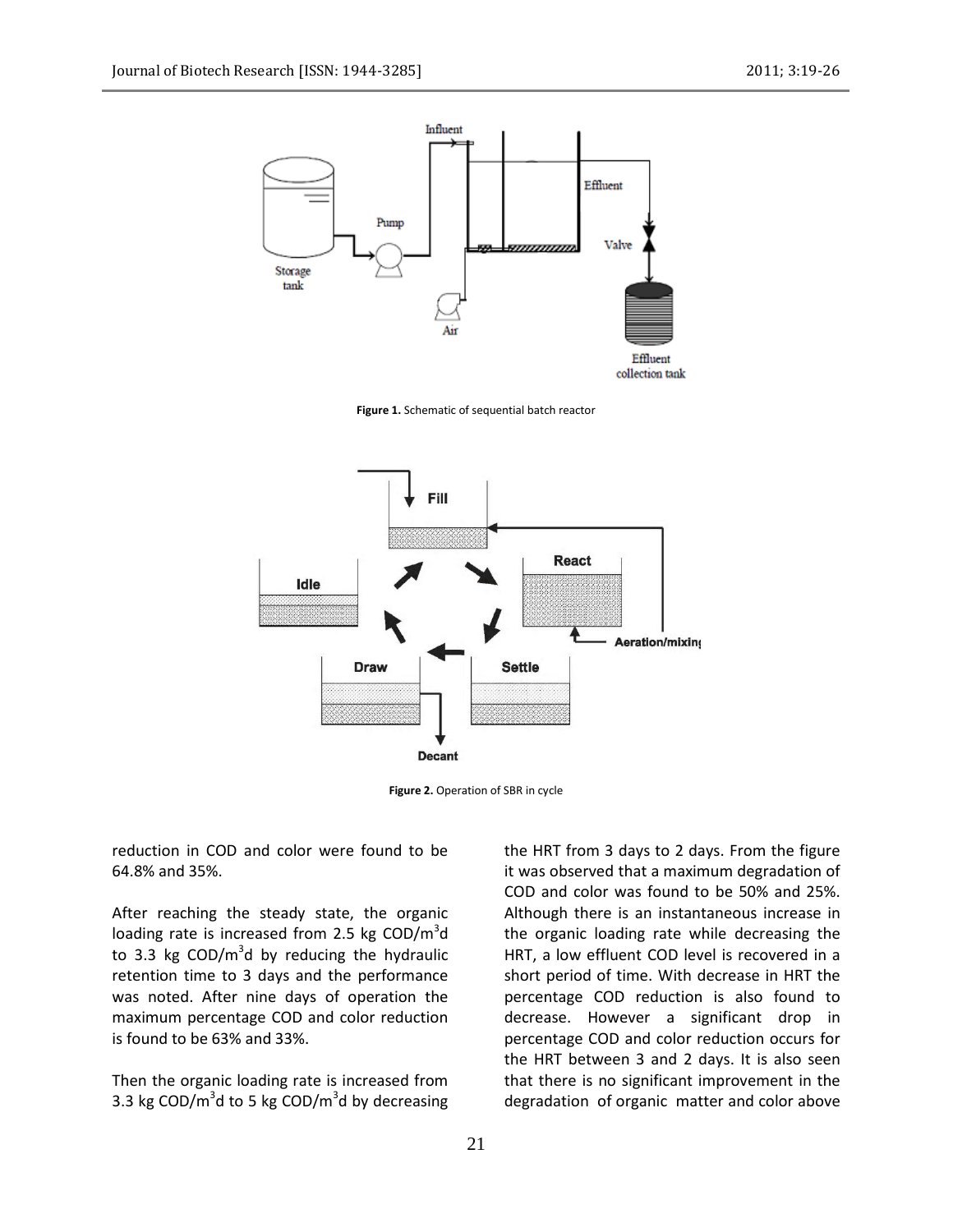

**Figure 3.** COD and color reduction profile in a SBR at an initial concentration of 6240 mg/L



**Figure 4.** COD and color reduction profile in a SBR at an initial concentration of 4680 mg/L

3 days. The same trend is obtained for the influent concentration of 4680 mg COD/L, 3220 mg COD/L and 1560 mg COD/L. This is clearly depicted in Figures 4-6. The maximum COD and color removal were reported in Table 1.

**Kinetics and modeling First order model**

The first order model is given by

$$
-\frac{dC_s}{dt}=k_1C_s
$$

On integration between known limits, the model can be written as

$$
\ln\left(\frac{C_s}{C_{so}}\right) = -k_1 t
$$

Where

C<sub>so</sub> - Initial substrate concentration, mg COD/L

Cs – Substrate concentration, mg COD/L

t - Degradation time, h

 $k_1$  – First order rate constant, h<sup>-1</sup>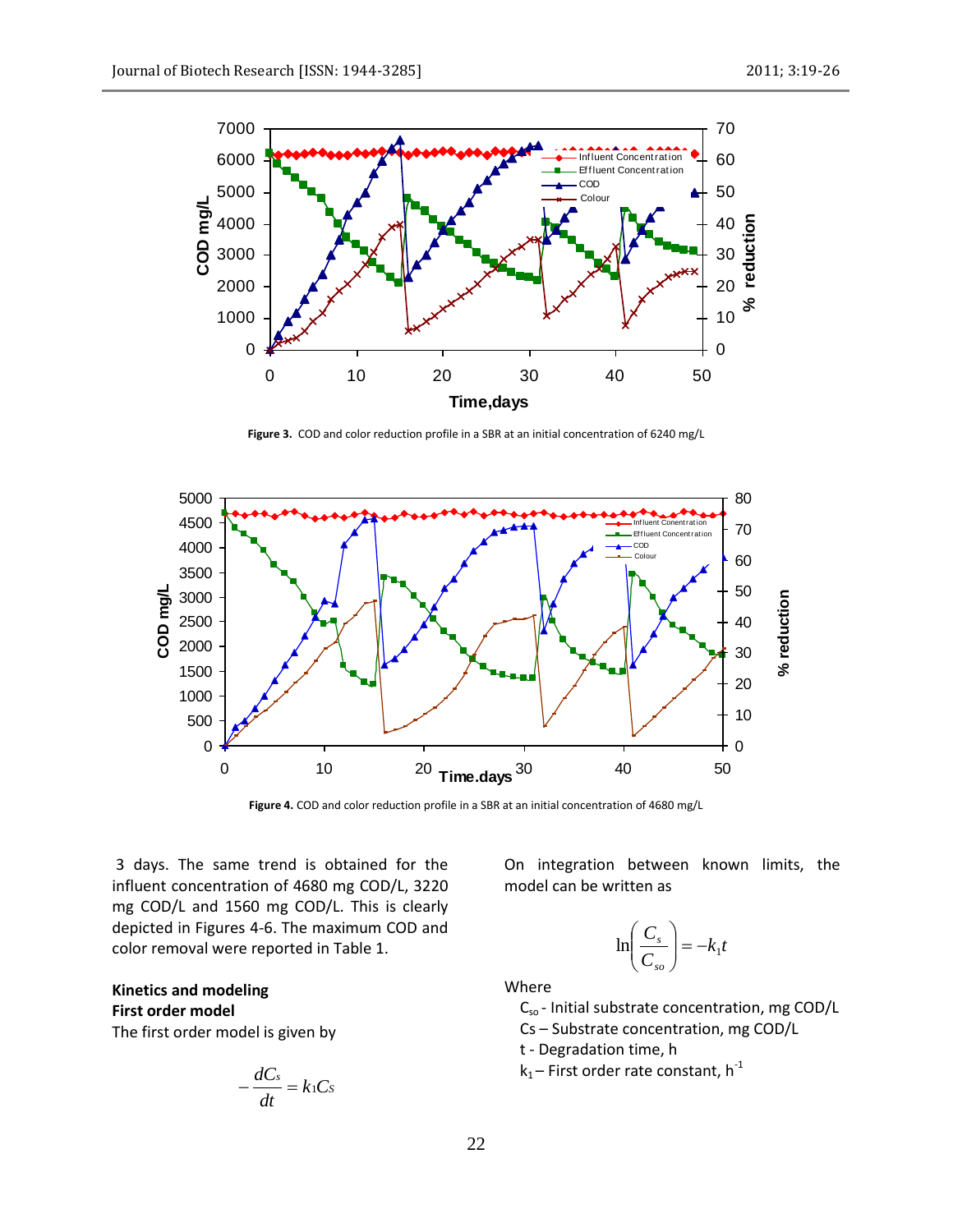

**Figure 5.** COD and color reduction profile in a SBR at an initial concentration of 3220 mg/L



**Figure 6.** COD and colour reduction profile in a SBR at an initial concentration of 1560 mg/L

**Table 1.** Removal efficiency of COD and colour at various conditions in a SBR

|                     | <b>SBR</b> performance with mixed culture |              |              |                  |                    |              |              |              |  |  |  |
|---------------------|-------------------------------------------|--------------|--------------|------------------|--------------------|--------------|--------------|--------------|--|--|--|
| <b>HRT</b><br>(days | % COD Reduction                           |              |              |                  | % colour reduction |              |              |              |  |  |  |
|                     | 6240<br>mg/<br>L                          | 4680<br>mg/L | 3220<br>mg/L | 1560<br>mg/<br>L | 6240<br>mg/L       | 4680<br>mg/L | 3220<br>mg/L | 1560<br>mg/L |  |  |  |
| 5                   | 66.5                                      | 73.4         | 76.0         | 79.0             | 40.0               | 46.4         | 51.0         | 54.0         |  |  |  |
| 4                   | 64.8                                      | 71.0         | 73.0         | 78.4             | 36.0               | 42.0         | 46.0         | 45.0         |  |  |  |
| 3                   | 63.0                                      | 68.4         | 71.6         | 73.8             | 33.0               | 38.0         | 40.0         | 39.0         |  |  |  |
| 2                   | 50.0                                      | 61.0         | 62.0         | 66.5             | 25.0               | 31.0         | 35.0         | 36.0         |  |  |  |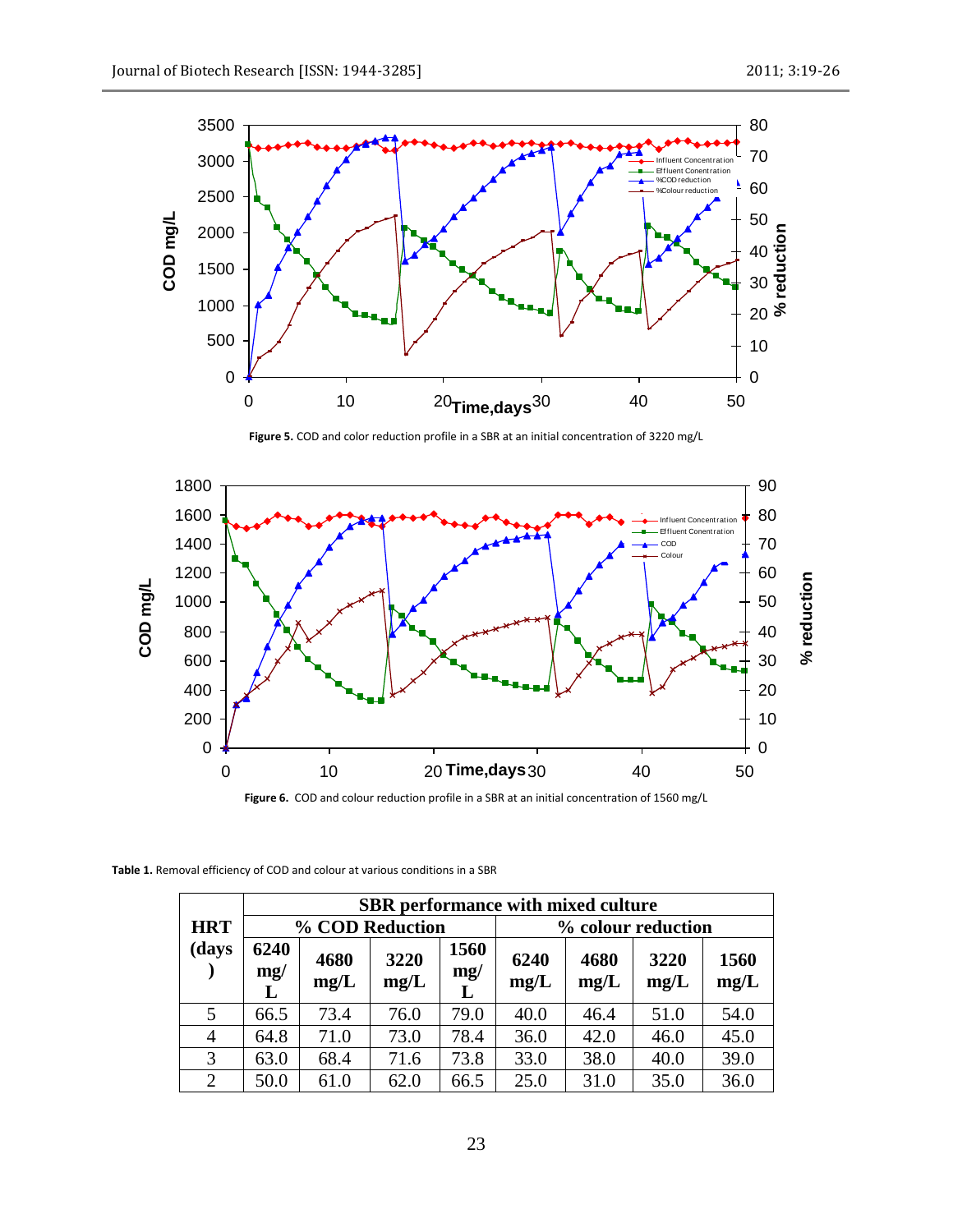| <b>Kinetic Model</b>        | HRT,           | <b>Average Initial Substrate</b> |        |        |        |  |  |  |
|-----------------------------|----------------|----------------------------------|--------|--------|--------|--|--|--|
|                             | <b>Days</b>    | Concentration, mg/L              |        |        |        |  |  |  |
|                             |                | 1560                             | 3220   | 4680   | 6240   |  |  |  |
| <b>First Order Model</b>    | 5              | 0.1436                           | 0.1231 | 0.1128 | 0.0971 |  |  |  |
|                             | 4              | 0.1204                           | 0.1147 | 0.1056 | 0.0836 |  |  |  |
| $k_1, h^{-1}$               | 3              | 0.2249                           | 0.1932 | 0.1908 | 0.1735 |  |  |  |
|                             | $\overline{2}$ | 0.0942                           | 0.1196 | 0.1392 | 0.1542 |  |  |  |
|                             | 5              | 0.9568                           | 0.9519 | 0.9177 | 0.9124 |  |  |  |
| $R^2$                       | 4              | 0.9602                           | 0.9698 | 0.9017 | 0.8999 |  |  |  |
|                             | 3              | 0.9195                           | 0.9012 | 0.8999 | 0.9000 |  |  |  |
|                             | $\overline{2}$ | 0.9112                           | 0.9001 | 0.9002 | 0.9003 |  |  |  |
| <b>Diffusional Model</b>    | 5              | 1.9153                           | 2.5098 | 2.8512 | 2.9583 |  |  |  |
|                             | 4              | 1.6781                           | 2.3566 | 2.6862 | 2.6097 |  |  |  |
| $k_D, mgCOD^{0.5}/L^{0.5}h$ | 3              | 3.1236                           | 4.0354 | 4.8516 | 5.2667 |  |  |  |
|                             | 2              | 2.3262                           | 3.0913 | 3.2952 | 3.1495 |  |  |  |
|                             | 5              | 0.9055                           | 0.8506 | 0.6535 | 0.7092 |  |  |  |
| $R^2$                       | 4              | 0.8628                           | 0.8625 | 0.5835 | 0.493  |  |  |  |
|                             | 3              | 0.2292                           | 0.5196 | 0.0015 | 0.0001 |  |  |  |
|                             | 2              | 0.0754                           | 0.3972 | 0.0438 | 0.3017 |  |  |  |

**Table 2.** Kinetic parameter values for the degradation of tannery wastewater in SBR



Figure 7. First order model in continuous degradation kinetics for the HRT 5 days

The experimental data is compared with the values predicted by first order model. The first order rate constant,  $k_1$  was calculated from the slope of the straight line by the least square (LSQ) fit. The rate constants and the determination coefficient  $(R^2)$  are presented in

Table 2. As the initial concentration of substrate increases, the rate constant  $k_1$  decreases. This can be described to a growing importance of the recalcitrant fraction in reducing the diffusivity of the biodegradable substance. This is in confirmation with the results of Coverti *et*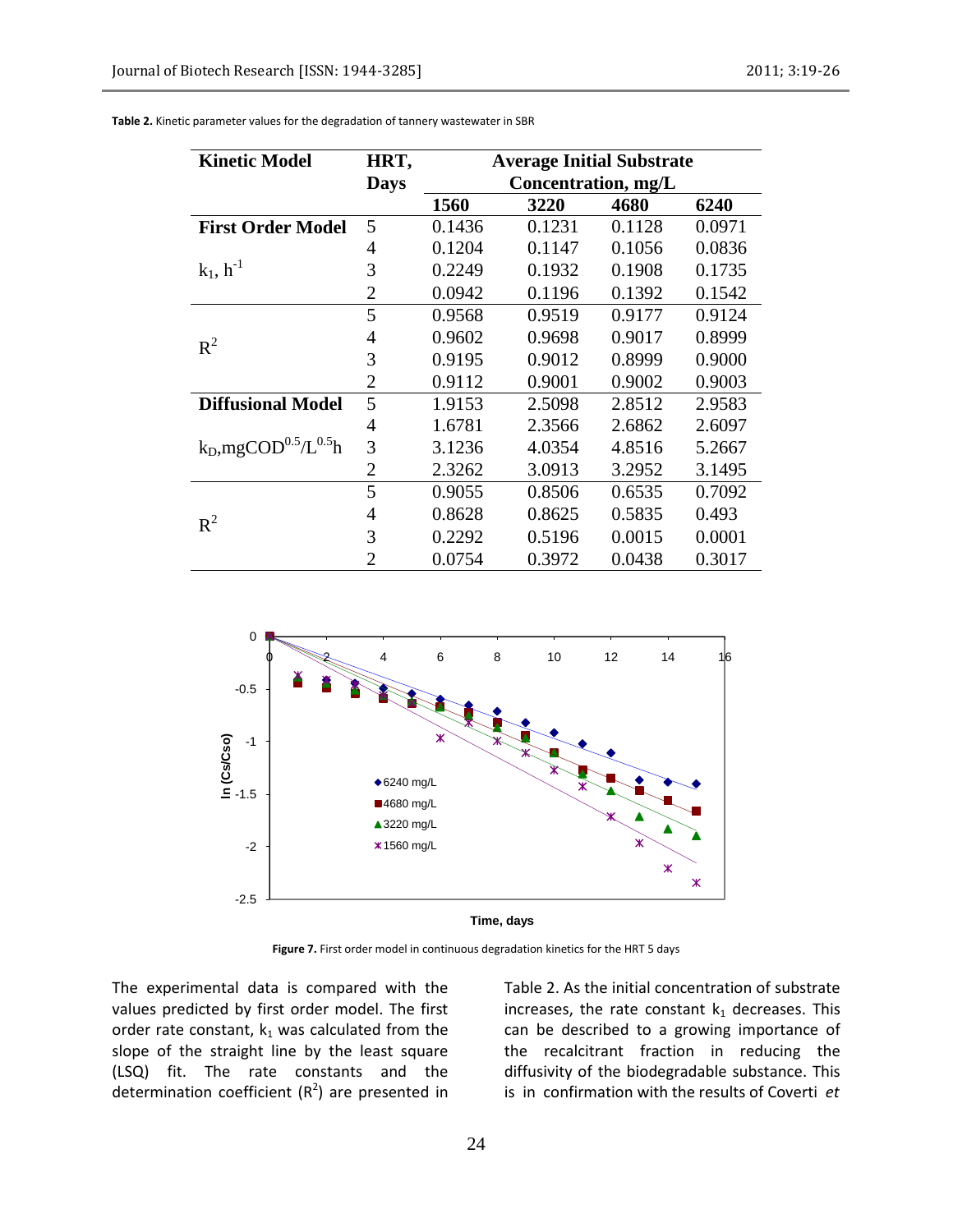

**Figure 8.** Diffusional model in continuous degradation kinetics for the HRT 5 days

*al* [27]. The satisfactory values of  $R^2$ compliment the ability of the first order model in describing the kinetics of the present work. The determination coefficient  $(R^2)$  is defined as the ratio of explained variance to the total variance. Figure 7 shows the fit of the model for the experimental data when the HRT is 5 days. (Figure is not given for other HRT's)

## **Diffusional model**

The Diffusional model is given by

$$
-\frac{dC_s}{dt} = k_D C_s^{0.5}
$$

When integrated between the known limits, the above equation becomes

$$
\sqrt{C_s} - \sqrt{C_{so}} = -\frac{k_D}{2}t
$$

Where  $k_D$  = Rate constant for Diffusional model

From the experimental data, the diffusional model rate constant  $k_D$  was determined through the LSQ fitting. From the  $R^2$  values it was found that the diffusional model fails to represent the experimental data. This is clearly depicted in Figure 8.

## **Conclusions**

The continuous degradation of tannery wastewater was carried out in a sequential batch reactor using mixed culture obtained from the tannery sludge. The parameters varied are initial substrate concentration, hydraulic retention time and organic loading rate. The performance of the system proved that the reduction in COD (79%) and color (51%) was high in SBR. Decrease in HRT leads to decrease in the percentage COD and color reduction. However significant drops in percentage COD and color reduction occurs for the HRT between 3 and 2 days. It is also observed that there is no significant improvement in the degradation of organic matter above 3 days. From the kinetic studies, it was found that the degradation of tannery wastewater in SBR follows first order model. This study shows the feasibility of treating a tannery wastewater in a SBR using sludge obtained from tannery wastewater treatment plant.

#### **References**

1. Verheijen LAHM, Weirsema D, Hwshoff pol LW, Dewit J. 1996. Live stock and the environment: Finding a balance management of waste from animal product processing. International Agriculture centre, Wageningen, The Netherlands.